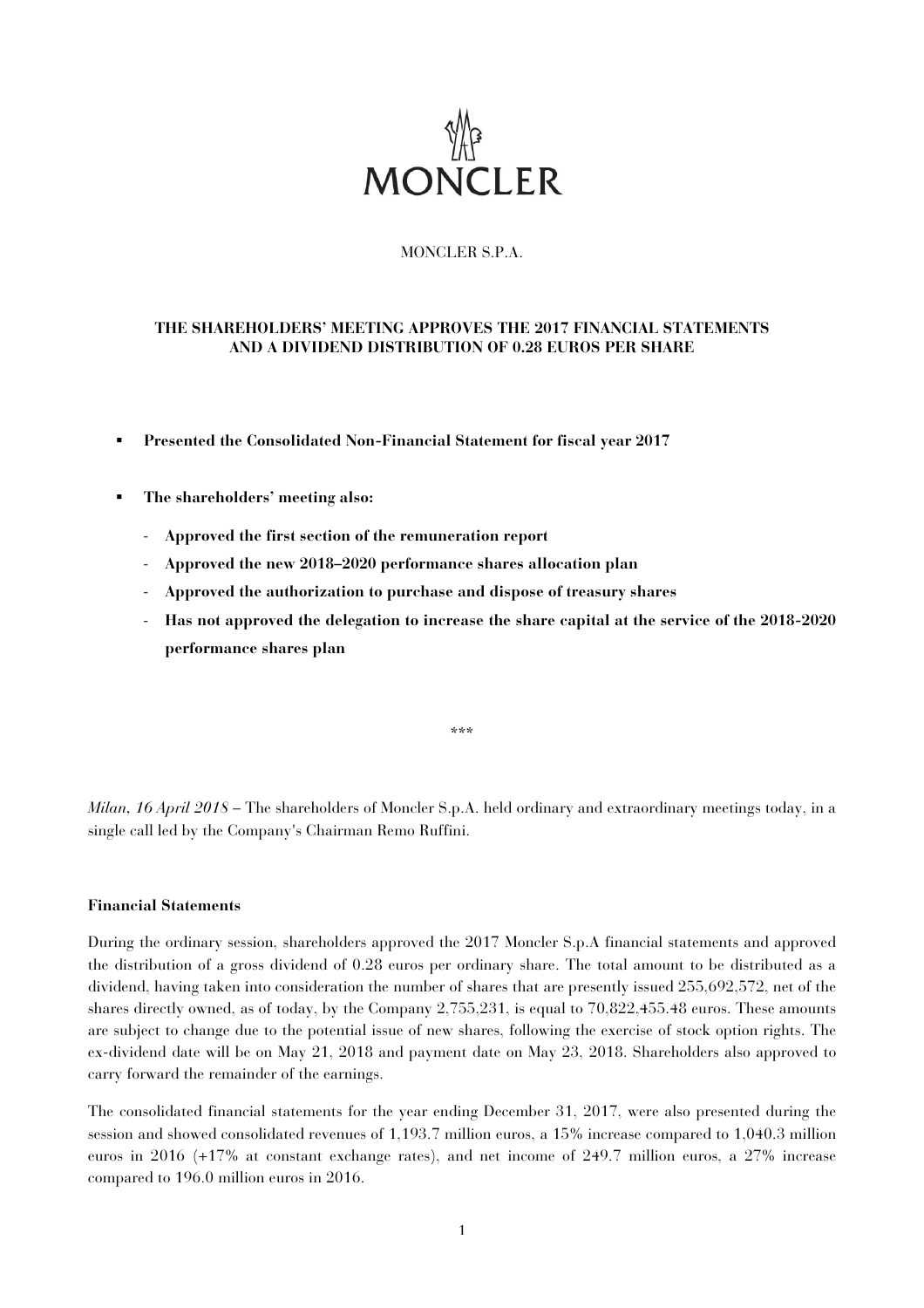#### **Consolidated Non-Financial Statement for Fiscal Year 2017**

Today Moncler presented its 2017 Consolidated Non-Financial Statement, a report prepared separately from the Financial Statement.

Prepared in accordance with the provisions of Italian Legislative Decree 254/2016 and with the Global Reporting Initiative (GRI-G4) guidelines, the Statement describes all the main social, environmental and economic activities performed by Moncler during 2017. It also publicly discloses the medium to long-term goals of the Sustainability Plan, which are the expression of the Group's commitment to a sustainable grow taking into consideration all stakeholders' interests.

#### **Remuneration Report**

The Ordinary Shareholders' Meeting has approved the first section of the Remuneration Report drafted by the Board of Directors pursuant to art. 123-ter of the Legislative Decree no. 58 of 24 February 1998 (the "**TUF**") and art. 84-quarter of the CONSOB Regulation no. 11971/1998 (the "**Issuers' Regulation**"), concerning the Company's policy on the remuneration of the Board of Directors and the Company's Key Managers, as well as the procedures applied for the adoption and implementation of the policy.

The Remuneration Report is available on the Company's website www.monclergroup.com, Section "*Governance / Shareholders' Meeting*".

## **2018 – 2020 Performance Shares Plan**

The Ordinary Shareholders' Meeting has approved, pursuant to Article 114-*bis* of the Legislative Decree no. 58 of 24 February 1998, the adoption of a stock grant plan entitled "2018-2020 Performance Shares Plan" addressed to Executive Directors and/or Key Managers, and/or employees and/or collaborators, therein including Moncler's external consultants and of its subsidiaries.

The information document related to the Plan prepared pursuant to Article 84-*bis* and Appendix 3A of the Issuers' Regulation is available on the Company's website www.monclergroup.com, section "*Governance / Shareholders' Meeting*".

#### **Authorization to purchase and dispose of treasury shares**

The Ordinary Shareholders' Meeting, having revoked – for the non-executed part – the authorization to purchase and dispose of ordinary shares held by the Company, granted by the Shareholders' Meeting on 20 April 2017, has resolved to authorise the purchase and disposal of the Company's treasury shares, pursuant to the terms and conditions provided by the resolution proposal approved by the Board of Directors on 26 February 2018 and illustrated in the related report available on the Company's website www.monclergroup.com, section "*Governance / Shareholders' Meeting*".

#### **Delegation to increase the share capital for the Performance Shares Plan 2018 - 2020**

The Extraordinary Shareholders' Meeting did not approve to delegate the Board of Directors, pursuant to art. 2443 of the Italian Civil Code, in order to increase the share capital, in a free and divisible way and also in several tranches, pursuant to art. 2349 of the Italian Civil Code, for a maximum of 560,000 euros with the issue of a